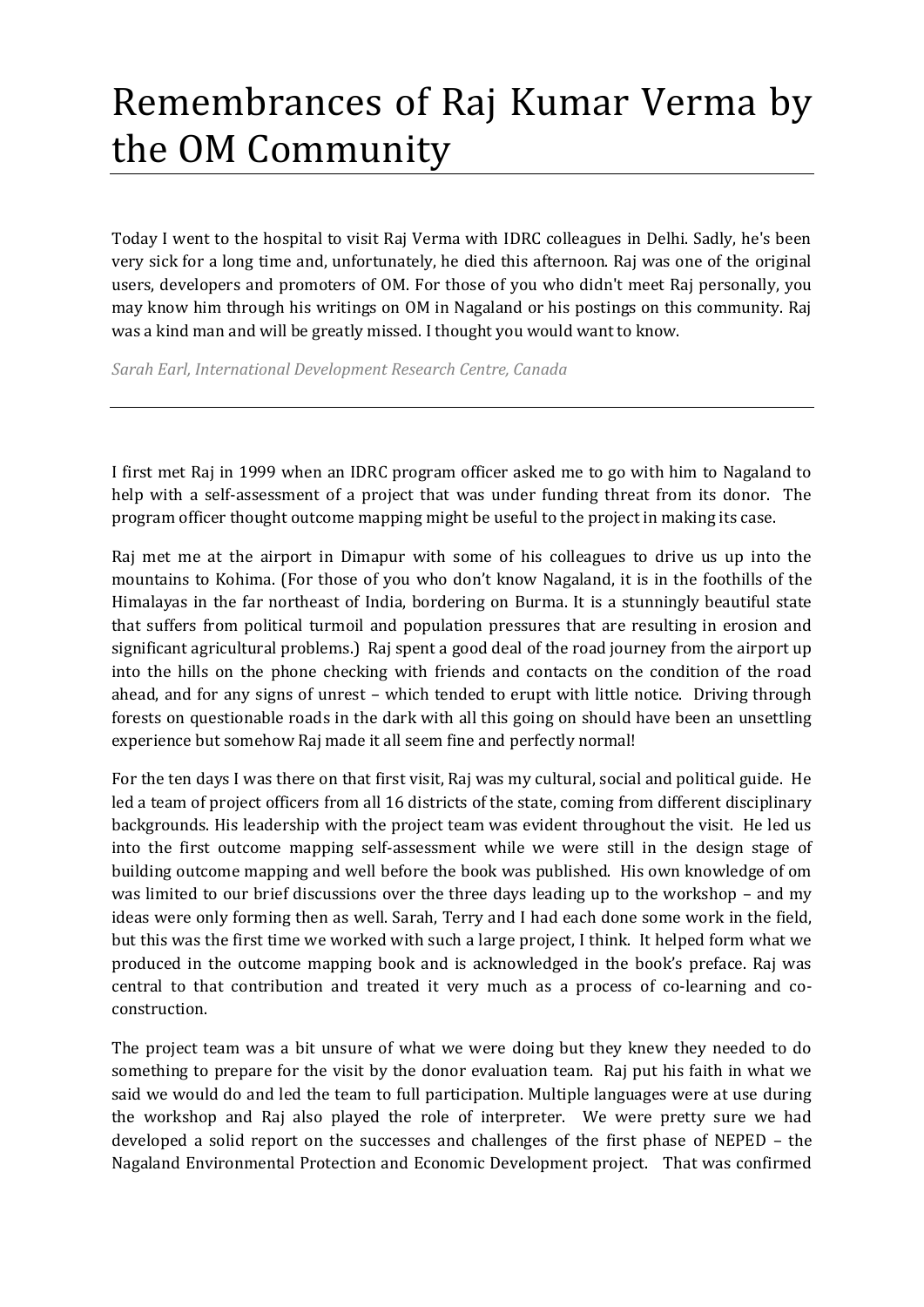in a discussion with the external evaluator who was sent in by the donor when I met him after his report was complete. He told me how impressed he was that not only was the data about the project well organized and accessible, but the team members each had a really solid understanding of the whole project not only their piece of it – and they received funding for a second phase. Raj was instrumental in making all that happen. He continued to build outcome mapping into the project and became an advocate, promoter and teacher of outcome mapping not only in India but in Thailand and Nepal as well as in Canada. He helped me to ground the ideas in reality and his warm welcome into Nagaland was a major driving force for me in understanding what outcome mapping can contribute to development.

Raj embodied the vision we had for outcome mapping: that it is driven by its users, expanded and improved by them and builds its life in the outcome mapping community. I will miss him.

*Fred Carden, International Development Research Centre, Canada*

I never met him personally but I knew his reputation and the contribution he made to the development of the OM methodology. His work has certainly had a positive impact on the OM community. To honour his memory I'd like to share this publication which he co-authored: [Outcome Mapping: Those Who Dream Make a Difference.](http://outcomemapping.ca/resource/resource.php?id=22)

Our thoughts are with his family and friends at this time.

*Simon Hearn, Overseas Development Institute, UK*

May he R.I.P. Although I never met Raj and know only a few people from the OM community – his name is one I remember because of the brilliant documentation from Nagaland.

*Archana Patkar, Water Supply & Sanitation Collaborative Council (WSSCC), Switzerland*

Although I have never physically met Raj, I know him and love him through his inputs to promoting best practices of Outcome mapping. I would like to expand my condolences to Raj's family and relatives.

*Dr Jacques Somda, IUCN Central and West Africa progamme, Burkina Faso*

On behalf of the Ghana Chapter of the Community, kindly extend our condolences to the family of Raj. As a mortal, his journey on earth is time bound; what matters most however, are the foot prints he left behind. May soul rest in peace.

*Andrews Frimpong, Ghana*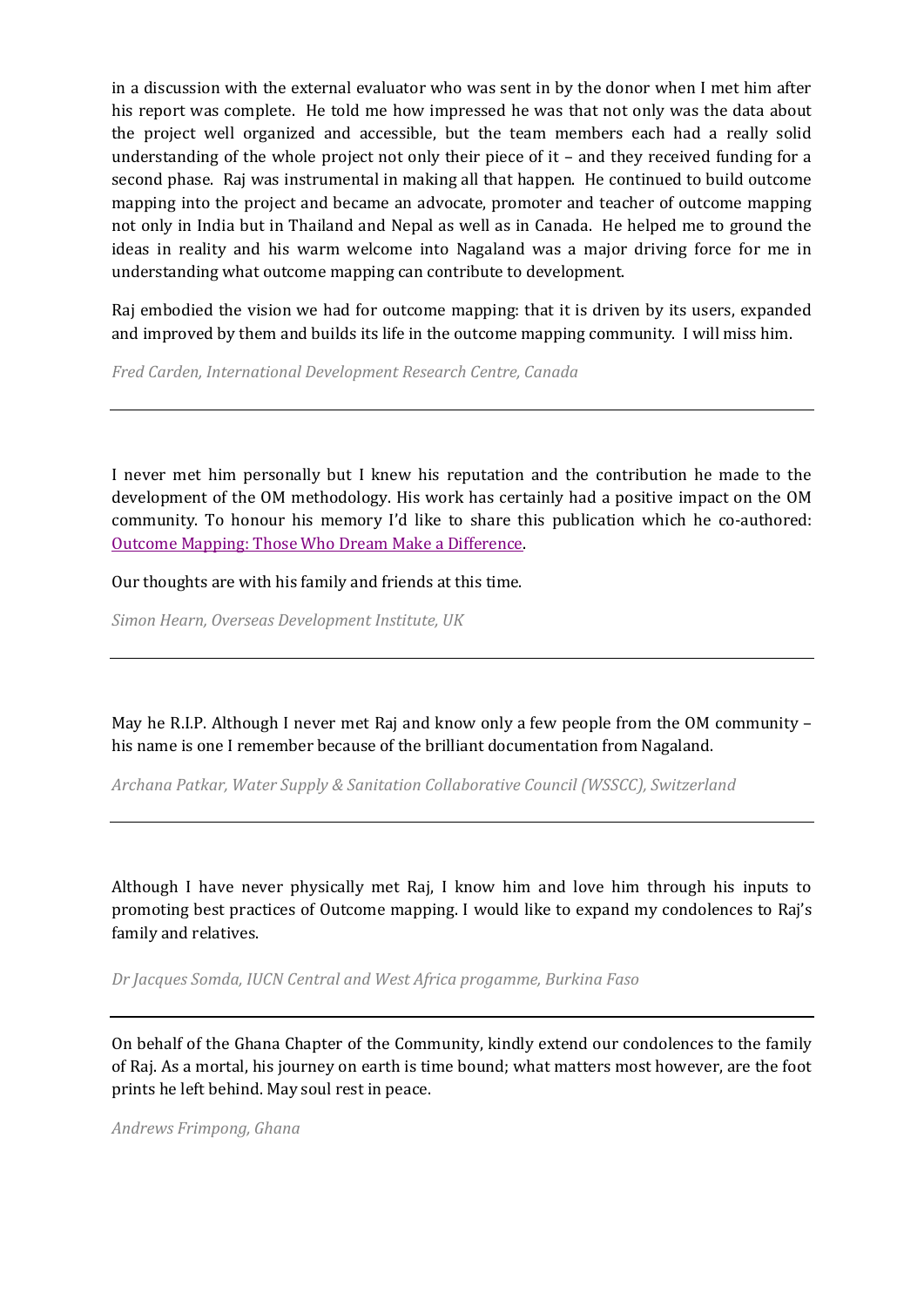Raj helped us with Outcome Mapping for two research and development projects- dairy in Assam and zoonoses in SE Asia. He was a valuable resource as well as a lovely person and will be greatly missed. One of our colleagues (Rameswar Deka) is visiting Nagaland this month and will pass on our and the OM community condolences to his family in person.

*Delia Grace, International Livestock Research Institute, Kenya*

It is really sad news you ever want to hear in life. May God help his family with strength and energy to bear irreversible loss.

*Ashutosh Jha, PEOCIT Technologies, Mumbai, India*

It makes me so sad. Raj (and Fred) came to Thailand fo the first OM workshop around 11 year ago. So I can say that he is the first man to push OM practice in Thailand too. With his Nagaland case, I also use it to explain OM as a whole picture. Rest in peace.

*Moo Weeraboon Wisartsakul, Thammasat University, Thailand*

He conducted an excellent training in Colombo Sri Lanka about two years ago which really inspired me to join the OM community. On behalf of all my colleagues extend our deepest sympathies to the family. May his soul rest in peace.

*Hemanthi Goonasekera, Asian Disaster Preparedness Center, Bangkok, Thailand* 

I too had the pleasure and honor of meeting Raj in Nagaland, and seeing his skilful way of interacting with people and bridging cultural divides. His contribution not only to OM but also to engagement between the people of Nagaland and the rest of Indian society was meaningful and a lasting legacy. He will be remembered.

*Daniel Buckles, Carleton University, Canada*

Very sad to hear this news. We will all miss him. May His Soul Rest In Peace

*George W.Chaima, New Restoration Plan, Malawi*